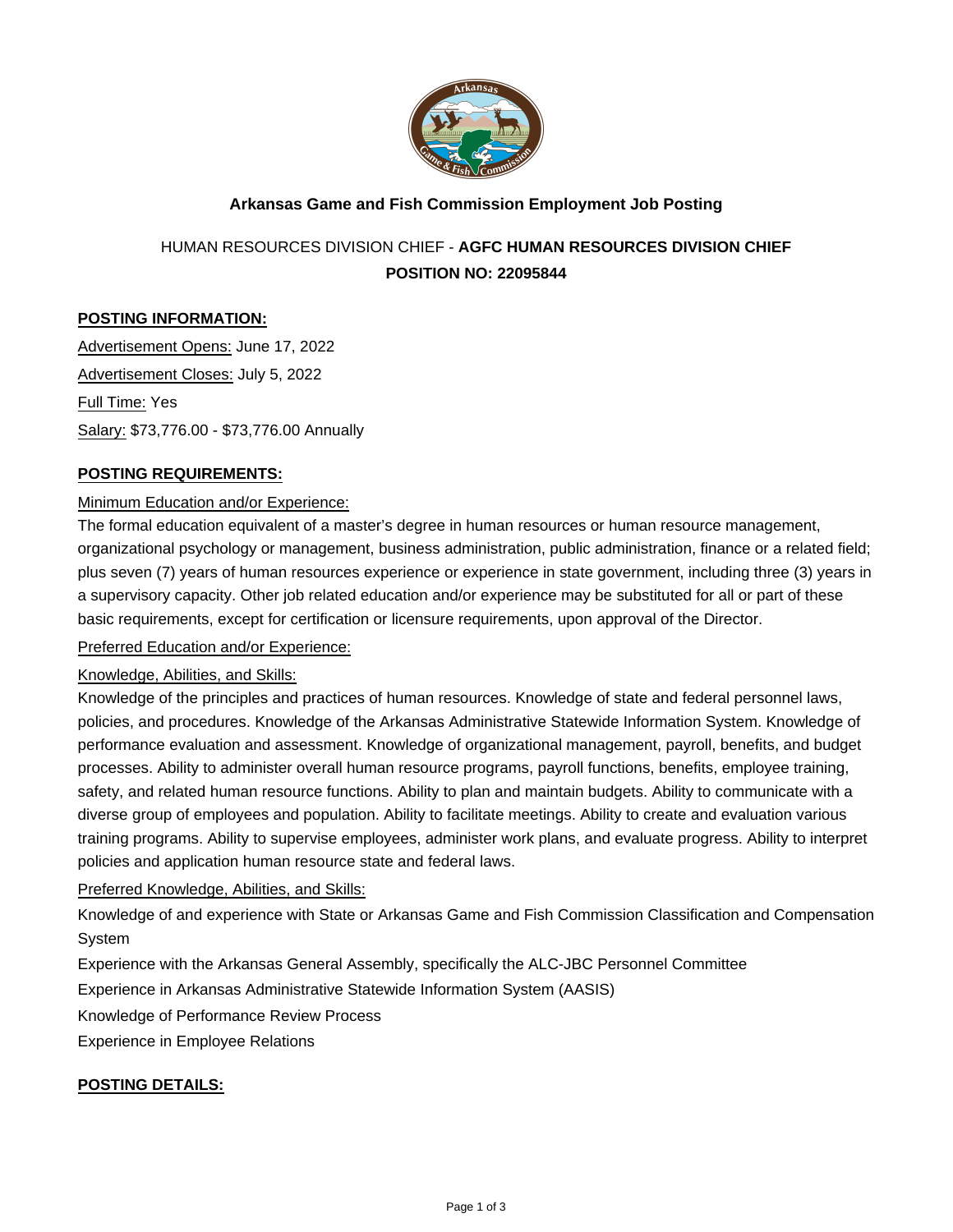## Position Location: City: Little Rock Office: Little Rock Office Complex Division: Human Resources

#### Job Summary:

The Human Resources Chief is responsible for leading the human resource division and for guiding the agency on all personnel related matters from recruitment to personnel management and professional development. This position is governed by state and federal laws and agency policy.

#### Typical Functions:

TYPICAL FUNCTIONS: Provides agency leadership and guidance in all matters related to human resources. Directs, oversees, and monitors the operations of human resources including but not limited to: • Classification and Compensation Planning • Performance Review Process • Personnel Recruitment and Selection • Employee Relations • Training – Employee, Safety, Leadership Development • Employee Benefits • Records Management • Payroll Ensures compliance with all federal, state and agency employment policies and procedures. Plans, develops new or revised human resources programs and systems to address changing needs of a large and diverse workforce in multi-locations. Presents and or defends the agency's position in all legal and legislative proceedings involving personnel administrative matters. Counsels agency directors, section heads and employees in regard to reconciling complex complaints and workforce issues. Maintains liaisons with other state entities such as: the Office of Personnel Management, Legislative Audit, Employee Benefits Division, the Arkansas Public Employee's Retirement System, the Attorney General's Office, the Department of Labor and the Governor's office, as necessary. Assists division directors and the executive director in the preparation and submittal of the biennial and annual personnel related budget. Interprets, researches, and communicates federal, state and departmental policy regarding human resource management to agency directors, section heads, employees and applicants. Performs other duties as assigned.

#### Specific Duties and Responsibilities:

The Human Resources Chief is responsible for overseeing all aspects of the division including but not limited to the following duties: the Commission's classification and compensation plan, personnel management, organization management, employee onboarding, payroll processing, and benefits administration. The Human Resources Chief is an agency and industry leader that takes the initiative and drive to ensure that the Arkansas Game and Fish Commission (AGFC) is properly staffed in each position. It is the responsibility of this position to ensure that the AGFC recruits and retains high performers that celebrate our core values, our mission of conservation and leadership while promoting top-level customer service practices. The Human Resources Chief will ensure that internal business operations are in place and that these processes are followed. This position is responsible for supervising a professional and paraprofessional staff that oversees all human resources functions for a large state agency.

Certificates, Licenses, or Registrations:

#### Special Job Dimensions:

#### Other Specific Information:

All applicants are subject to a criminal background check.

Applications must include complete work history and references. Applicants may apply online at [https://jobs.agfc.com.](https://jobs.agfc.com) Applications must be submitted by midnight on **July 24, 2022.**